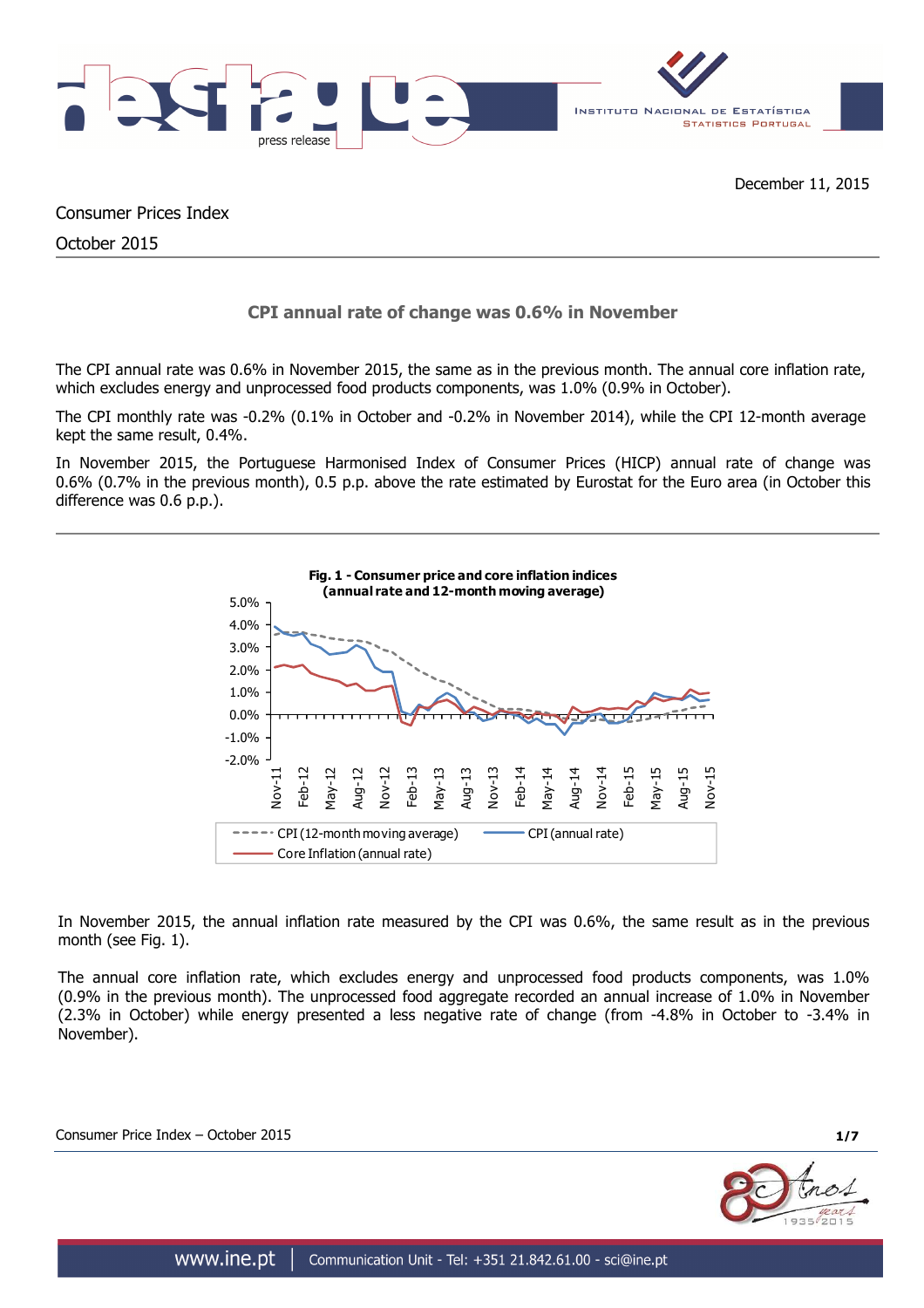



The largest upward pressure on the overall annual rate of change came from increases in the prices of Food and nonalcoholic beverages, Alcoholic beverages and tobacco, Communication and Miscellaneous goods and services while the major downward pressure came from changes in the prices of *Clothing and footwear*, with an annual rate of -1.7% (-0.9% in October).

In November, the CPI monthly rate was -0.2% (0.1% in October and -0.2% in November 2014). The main downward contribution to this result came from changes in the prices of Food and non-alcoholic beverages. On the opposite side, increases were observed in the prices of Recreation and culture.

The CPI 12-month average rate stood at 0.4% in November, the same result as in October.

In November 2015, the HICP annual rate was 0.6% (0.7% in the previous month) while the HICP monthly rate was -0.4% (-0.4% in November 2014).

In October, the annual rate of change of the Portuguese HICP was 0.6 p.p. higher than the annual rate of change of the Euro area. That difference is estimated to decrease to 0.5 p.p. in November 2015.

The HICP 12-month average rate was 0.5% in November (0.4% in October).



#### **Housing Rents**

In November 2015 the monthly rate of change of the average value of rents by net area for the whole country was 0.2% (0.1% in the previous month).

The main increase was recorded in the Lisboa region (0.3%). The main decrease was observed in the Algarve region, where the value of rents by net area decreased by 0.4%.

The annual change rate of the housing rents for the whole country was 1.2% in November (1.1% in October). The main increase was observed in the Açores region (3.5%), while the Alentejo region recorded the main decrease (-2.5%).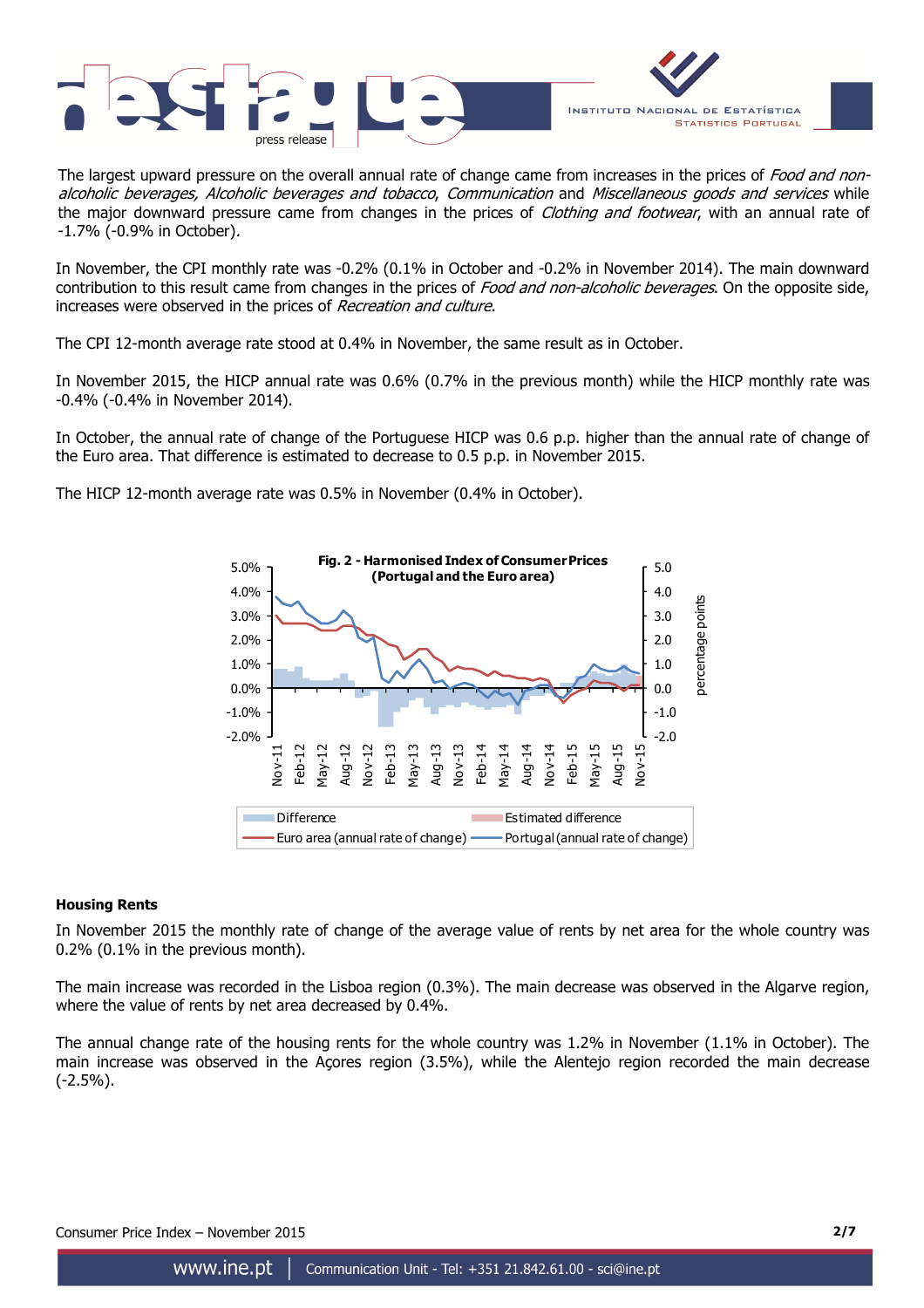



# **Consumer Price Index 2015 – changes due to the annual chaining of the index**

With the publication of the Consumer Price Index (CPI) in January of each year, the expenditure structure and the goods and services included in the basket are updated benefiting from the chaining process.

The weighting structure for the 2015 CPI is based on the households' final monetary consumption expenditure of Portuguese National Accounts at three-digit level of the Classification of Individual Consumption by Purpose (COICOP). These results are valued to December prices of the previous year. Due to the new benchmark of the Portuguese National Accounts there were some relevant changes in the CPI weighting structure compared with the previous year.

This complies with the regulations of the European Commission and Eurostat recommendations for the compilation of the Harmonized Index of Consumer Prices, aiming to ensure the highest quality of the information and the comparability among Member States.

Using information from National Accounts as the primary source ensures the appropriate update of the weights at the aggregated level on an annual basis, reflecting not only price changes but also changes in quantities of goods and services purchased by households. Information from National Accounts, which reflects the integration of several sources, including the Household Budget Survey (HBS), ensures a high degree of consistency with other fundamental variables for economic analysis. National Accounts are compiled using supply and use tables, matching available resources of each product (domestic production and imports) and the respective uses (exports and domestic spending) at a relatively detailed level.

Even though, as the number of products included in the CPI is more detailed than that provided by National Accounts, for more disaggregated levels of expenditure information from the HBS and the Census supplemented by other administrative sources is used, as well as from other surveys conducted by Statistics Portugal. This information is also used for updating the goods and services included in the CPI.

With the access to more detailed and updated information, notably coming from administrative sources, changes in the weighting structure and / or samples were also introduced for cigarettes, natural gas, pharmaceutical products, new cars, motorcycles, highway tolls, airline tickets, telecommunications services, newspapers and periodicals, packages holidays, football and betting and gambling.

The following table presents the CPI weights for 2014 and 2015.

|    | $COICOP1$ divisions                                                   | 2014 weights | 2015 weights |  |
|----|-----------------------------------------------------------------------|--------------|--------------|--|
| 01 | Food and non-alcoholic beverages                                      | 211.8        | 215.7        |  |
| 02 | Alcoholic beverages and tobacco                                       | 37.9         | 41.4         |  |
| 03 | Clothing and footwear                                                 | 69.4         | 70.9         |  |
| 04 | Housing, water, electricity, gas and other fuels                      | 91.3         | 96.5         |  |
| 05 | Furnishings, household equipment and routine maintenance of the house | 64.0         | 65.0         |  |
| 06 | Health                                                                | 72.0         | 61.0         |  |
| 07 | Transport                                                             | 126.5        | 134.3        |  |
| 08 | Communication                                                         | 36.3         | 36.9         |  |
| 09 | Recreation and culture                                                | 79.4         | 76.9         |  |
| 10 | Education                                                             | 15.7         | 17.8         |  |
| 11 | Restaurants and hotels                                                | 90.8         | 82.7         |  |
| 12 | Miscellaneous goods and services                                      | 105.0        | 100.9        |  |
| 00 | <b>All items</b>                                                      | 1000         | 1000         |  |

 $1$  COICOP – Classification Of Individual Consumption by Purpose

Consumer Price Index – November 2015 **3/7**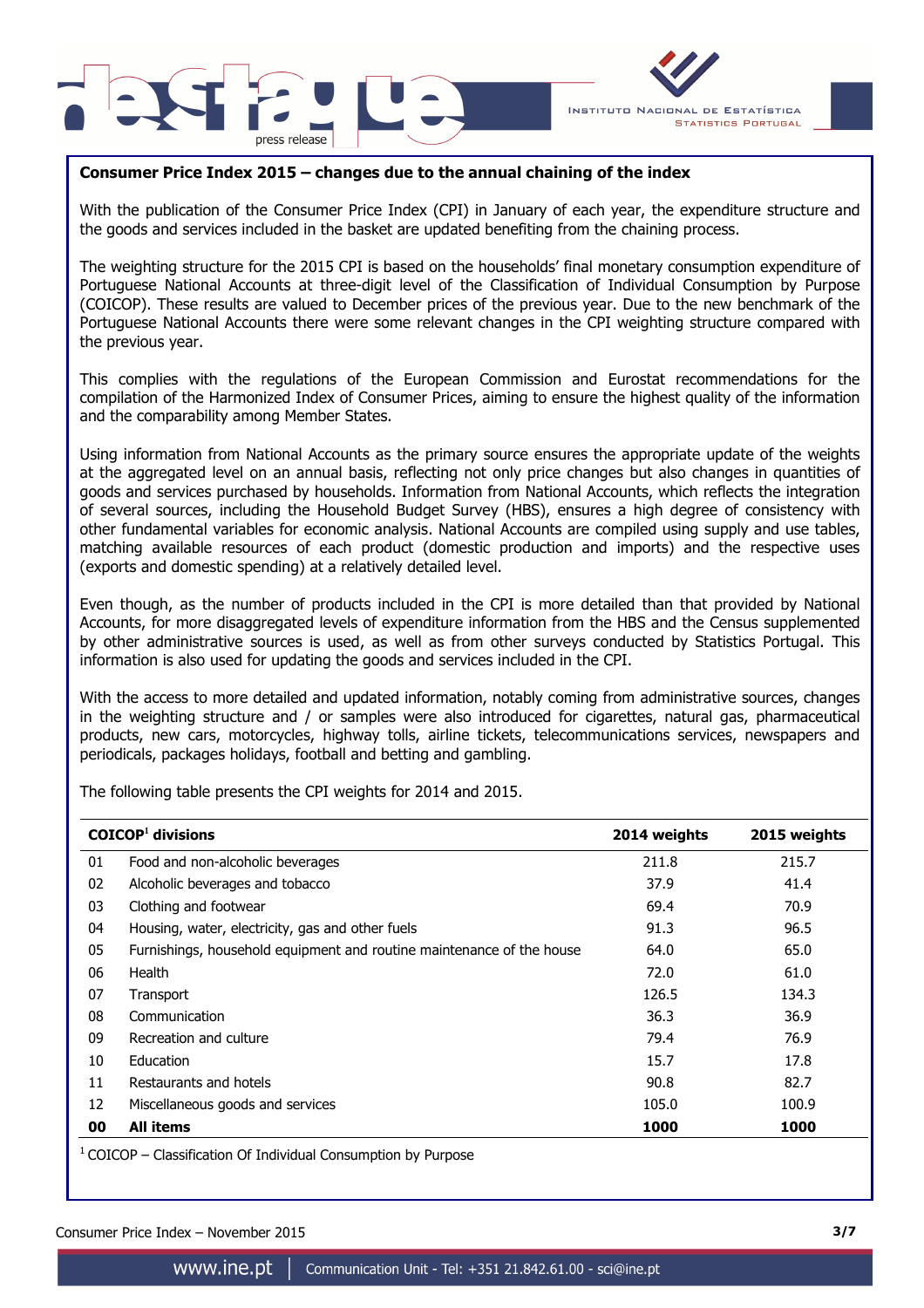



## **Consumer Price Index**

I

The Consumer Price Index (CPI) measures the change over time of the prices of a certain basket of goods and services bought by a "typical" consumer. The CPI has been designed to capture price changes and not to measure price levels.

The CPI is updated every year with the most recent information on prices and quantities. The 2015 CPI weighting structure and the sample of goods and services included in the basket are a result of the combination of three fundamental sources of information: results of the Portuguese National Accounts complemented with the Household Budget Survey and the Census for more detailed levels of expenditure. Administrative data is also used.

The CPI is compiled through the aggregation of seven regional price indexes and the goods and services included in the index are grouped according to the COICOP classification.

### **Table 1: CPI - COICOP<sup>1</sup> Divisions**

| 01 | Food and non-alcoholic beverages                                      | 07 | <b>Transports</b>                |
|----|-----------------------------------------------------------------------|----|----------------------------------|
| 02 | Alcoholic beverages and tobacco                                       | 08 | Communications                   |
| 03 | Clothing and footwear                                                 | 09 | Recreation and culture           |
| 04 | Housing, water, electricity, gas and other fuels                      | 10 | Education                        |
| 05 | Furnishings, household equipment and routine maintenance of the house | 11 | Restaurants and hotels           |
| 06 | Health                                                                | 12 | Miscellaneous goods and services |
|    | $\cdots$<br>$\cdots$<br>$\sim$                                        |    |                                  |

<sup>1</sup> COICOP: Classification Of Individual Consumption by Purpose

#### **Monthly rate**

The monthly rate is the change in the index of a certain month compared with the index of the previous month expressed as a percentage. Although up-to-date, this measure can be affected by seasonal and other effects.

#### **Annual rate**

The annual rate is the change in the index of a certain month compared with the index of the same month in the previous year expressed as a percentage. In the presence of a stable seasonal pattern, seasonal effects do not influence this measure.

#### **12-month average rate**

The 12-month average rate is the change in the average index of one year compared with the average index of the previous year expressed as a percentage. This moving average is less sensitive to transient changes in prices.

#### **Core inflation index (all items CPI excluding unprocessed food and energy products)**

The core inflation index is compiled by excluding the prices of unprocessed food and energy products from the all items CPI. The primary objective of this index is to capture the underlying inflation pressures in the economy.

#### **Harmonised Index of Consumer Prices**

The Harmonised Index of Consumer Prices (HICP) is compiled in each member state of the European Union for the purposes of inflation comparisons across EU countries, as required by the Treaty on European Union'. This index plays an important role as a guideline for the achievement of the European System of Central Banks primary objective: price stability. In 1998, the European Central Bank adopted the HICP as "the most appropriate price measure" for its definition of price stability in the Euro area<sup>2</sup>.

The current HICP (2005 = 100) is produced in each Member State following a harmonized methodology developed by experts in the field of price statistics, under the Eurostat's "Price Statistics Working Group". From the methodological point of view, there are no major differences between the HICP and CPI. However, the different scope of coverage leads to differences in the weighting structure, mainly in Restaurants and hotels. This is mostly an effect of the inclusion of non-residents expenditure ("tourists") in the HICP and the corresponding exclusion from the CPI.

Additional information on the methodology of the HICP can be found on the Eurostat website at http://ec.europa.eu/eurostat/web/hicp/overview.

\_\_\_\_\_\_\_\_\_\_\_\_\_\_\_\_\_\_\_\_\_ 1 - Article 109j and protocol on the convergence criteria referred to in that article.

2 - "A stability oriented monetary policy strategy for the ESCB". ECB press notice released on 13 October 1998.

## Consumer Price Index – November 2015 **4/7**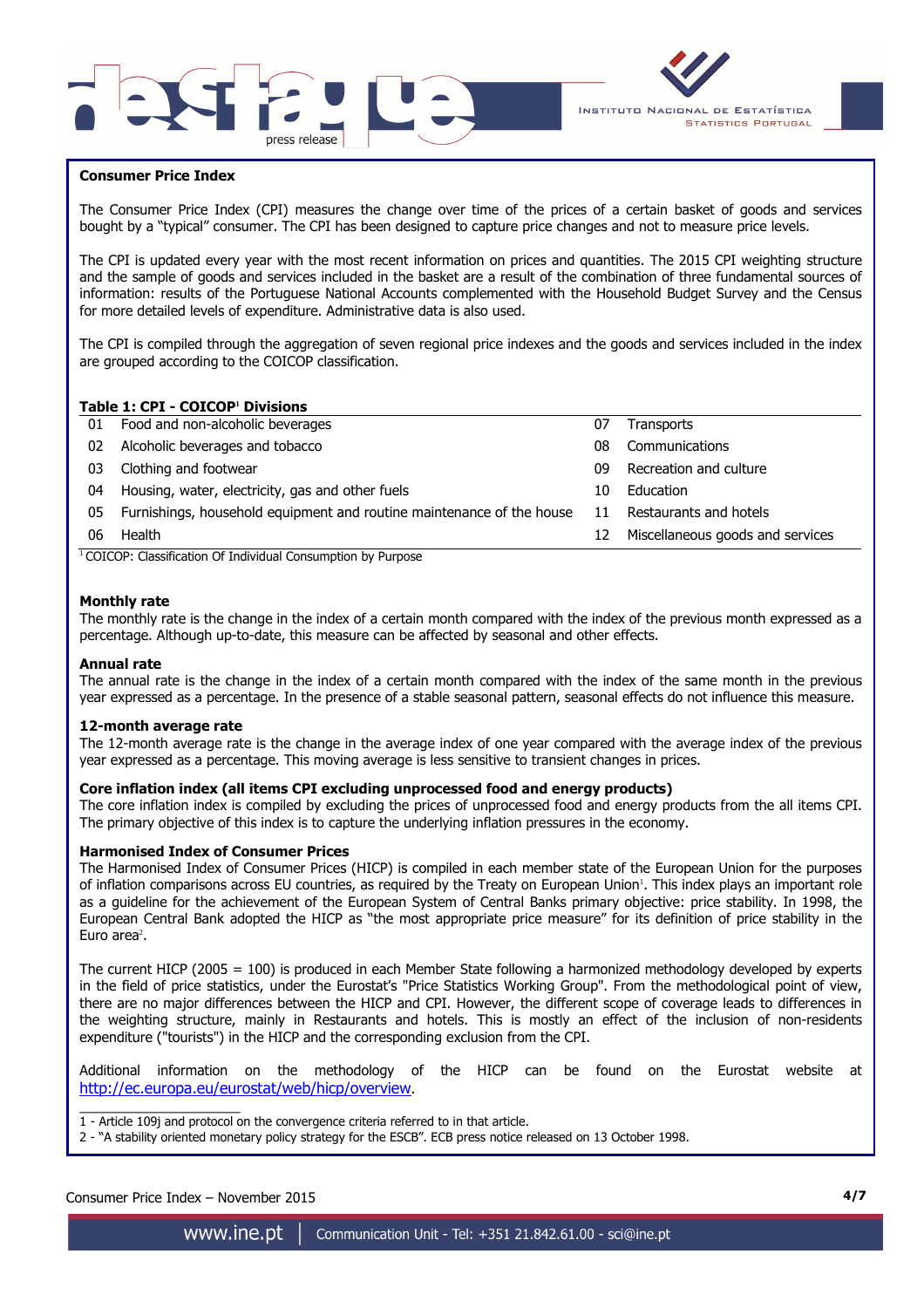



## **Table 2: CPI and HICP 2015 weighting structure**

|    | $COICOP1$ divisions                                                   | <b>CPI</b> | <b>HICP</b> |
|----|-----------------------------------------------------------------------|------------|-------------|
| 01 | Food and non-alcoholic beverages                                      | 215.7      | 208.2       |
| 02 | Alcoholic beverages and tobacco                                       | 41.4       | 40.6        |
| 03 | Clothing and footwear                                                 | 70.9       | 71.9        |
| 04 | Housing, water, electricity, gas and other fuels                      | 96.5       | 91.7        |
| 05 | Furnishings, household equipment and routine maintenance of the house | 65.0       | 63.5        |
| 06 | Health                                                                | 61.0       | 58.8        |
| 07 | Transport                                                             | 134.3      | 132.9       |
| 08 | Communication                                                         | 36.9       | 35.1        |
| 09 | Recreation and culture                                                | 76.9       | 64.9        |
| 10 | Education                                                             | 17.8       | 16.9        |
| 11 | Restaurants and hotels                                                | 82.7       | 119.2       |
| 12 | Miscellaneous goods and services                                      | 100.9      | 96.3        |
| 00 | All items                                                             | 1000       | 1000        |

<sup>1</sup> COICOP: Classification Of Individual Consumption by Purpose.

## **Presentation of data and rounding rules**

Since the release of the January 2013 CPI indices are published with base 100 in the year 2012.

Due to rounding procedures, those indices may not reproduce exactly the published rates of change. However, it should be noted that the published rates prevail.

In this press release the descriptive analysis is based on rounded values to one decimal.

#### **Next press release**

The December 2015 CPI/HICP will be released on January 13<sup>th</sup> 2016.

Consumer Price Index – November 2015 **5/7**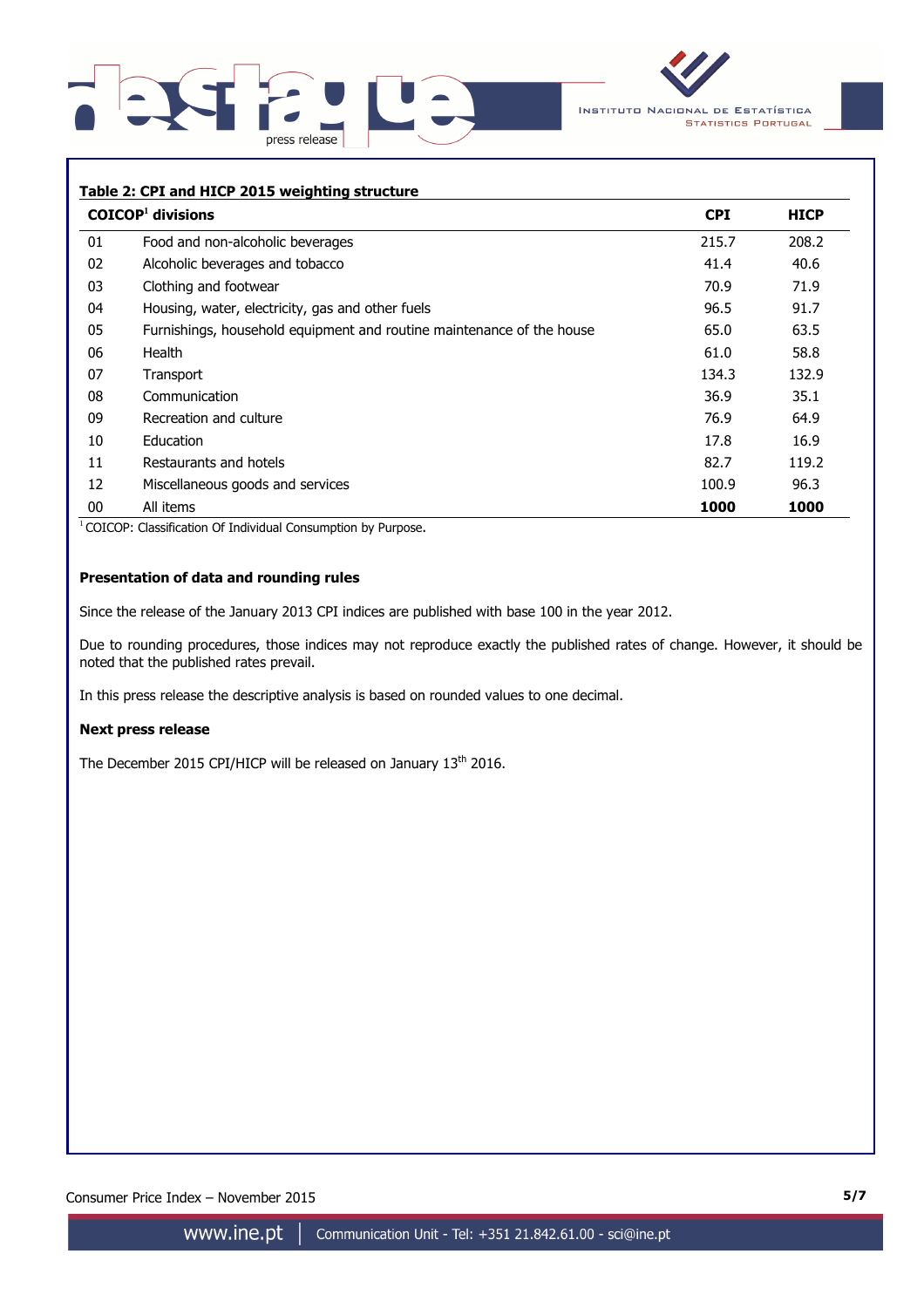

**Annex:**

# CPI rate of change (index division and all items CPI)

|                 |                       |                     |                                                                    |         |         |                 | Index divisions <sup>(1)</sup> |         |         |      |      |         | <b>All-items</b><br><b>CPI</b> |
|-----------------|-----------------------|---------------------|--------------------------------------------------------------------|---------|---------|-----------------|--------------------------------|---------|---------|------|------|---------|--------------------------------|
|                 | 01                    | 02                  | 03                                                                 | 04      | 05      | 06              | 07                             | 08      | 09      | 10   | 11   | 12      |                                |
|                 |                       | Annual average rate |                                                                    |         |         |                 |                                |         |         |      |      |         |                                |
| 2012            | 3.20                  | 4.74                | $-5.24$                                                            | 8.72    | $-0.47$ | 0.35            | 3.27                           | 0.46    | 0.91    | 1.50 | 4.47 | 1.11    | 2.77                           |
| 2013            | 1.94                  | 4.05                | $-3.31$                                                            | 2.15    | $-0.51$ | 1.49            | $-2.32$                        | 0.45    | 0.41    | 1.18 | 1.65 | $-0.61$ | 0.27                           |
| 2014            | $-1.34$               | 3.09                | $-2.11$                                                            | 2.22    | $-0.38$ | 0.66            | $-1.20$                        | 1.10    | $-1.49$ | 0.43 | 0.97 | $-0.46$ | $-0.28$                        |
|                 |                       | Annual rate         |                                                                    |         |         |                 |                                |         |         |      |      |         |                                |
| 2013 November   | 0.53                  | 4.48                | $-3.08$                                                            | 1.13    | $-0.96$ | 3.00            | $-3.47$                        | 1.57    | $-0.68$ | 0.33 | 0.70 | $-0.99$ | $-0.15$                        |
| December        | 0.61                  | 4.27                | $-2.65$                                                            | 0.94    | $-1.10$ | 3.00            | $-0.54$                        | 1.55    | $-1.03$ | 0.31 | 0.55 | $-0.81$ | 0.20                           |
|                 |                       |                     |                                                                    |         |         |                 |                                |         |         |      |      |         |                                |
| 2014 January    | 0.20                  | 4.26                | $-2.63$                                                            | 2.15    | $-1.18$ | 1.37            | $-1.38$                        | 3.39    | $-1.40$ | 0.29 | 0.61 | $-0.44$ | 0.06                           |
| February        | $-0.05$               | 3.71                | $-2.26$                                                            | 2.27    | $-1.00$ | 1.01            | $-1.89$                        | 2.45    | $-0.95$ | 0.36 | 0.63 | $-0.39$ | $-0.08$                        |
| March           | $-0.42$               | 2.22                | $-1.02$                                                            | 2.10    | $-0.92$ | 0.78            | $-3.08$                        | 1.98    | $-1.48$ | 0.40 | 0.17 | $-0.43$ | $-0.37$                        |
| April           | $-0.93$               | 2.36                | $-1.82$                                                            | 2.10    | $-0.91$ | 0.16            | 0.26                           | 1.61    | $-1.33$ | 0.46 | 0.13 | $-0.70$ | $-0.14$                        |
| May             | $-2.33$               | 2.14                | $-1.65$                                                            | 2.15    | $-0.83$ | 0.29            | $-0.52$                        | 1.58    | $-1.18$ | 0.41 | 0.65 | $-0.72$ | $-0.44$                        |
| June            | $-2.53$               | 2.88                | $-1.45$                                                            | 2.32    | $-1.00$ | 0.74            | 0.15                           | 0.36    | $-1.80$ | 0.40 | 0.62 | $-0.63$ | $-0.42$                        |
| July            | $-3.05$               | 3.11                | $-7.45$                                                            | 2.15    | $-0.77$ | 0.81            | 0.09                           | 0.37    | $-1.94$ | 0.36 | 0.84 | 0.22    | $-0.87$                        |
| August          | $-3.17$               | 3.38                | $-0.67$                                                            | 2.18    | $-0.34$ | 0.71            | 0.58                           | 0.39    | $-0.99$ | 0.37 | 1.28 | $-0.24$ | $-0.36$                        |
| September       | $-2.19$               | 3.70                | $-0.98$                                                            | 2.34    | $-0.60$ | 0.81            | $-1.09$                        | $-0.14$ | $-2.41$ | 0.37 | 1.94 | $-0.63$ | $-0.37$                        |
| October         | $-0.63$               | 3.17                | $-2.20$                                                            | 2.62    | 0.72    | 0.39            | $-1.39$                        | 0.68    | $-1.46$ | 0.57 | 1.63 | $-0.70$ | 0.00                           |
| November        | $-0.53$               | 3.13                | $-1.63$                                                            | 2.40    | 1.15    | 0.46            | $-1.84$                        | 0.27    | $-1.72$ | 0.57 | 1.44 | $-0.42$ | 0.02                           |
| December        | $-0.38$               | 3.09                | $-1.84$                                                            | 1.92    | 1.12    | 0.32            | $-4.38$                        | 0.28    | $-1.24$ | 0.60 | 1.64 | $-0.48$ | $-0.36$                        |
|                 |                       |                     |                                                                    |         |         |                 |                                |         |         |      |      |         |                                |
| 2015 January    | $-0.13$               | 3.09                | $-1.48$                                                            | 1.05    | 0.99    | 0.34            | $-4.21$                        | 1.19    | $-1.32$ | 0.60 | 1.34 | $-0.55$ | $-0.39$                        |
| February        | 0.01                  | 3.19                | $-1.84$                                                            | 0.20    | 0.84    | 0.65            | $-2.78$                        | 2.80    | $-1.52$ | 0.60 | 1.78 | $-0.85$ | $-0.21$                        |
| March           | 0.29                  | 2.60                | $-1.99$                                                            | 0.32    | 0.76    | 0.59            | $-0.26$                        | 3.63    | $-0.93$ | 0.54 | 1.98 | $-0.61$ | 0.31                           |
| April           | 1.18                  | 4.04                | $-2.44$                                                            | 0.50    | 0.64    | 0.50            | $-1.40$                        | 3.55    | $-1.40$ | 0.49 | 1.89 | $-0.02$ | 0.40                           |
| May             | 2.07                  | 5.07                | $-2.54$                                                            | 0.48    | 0.60    | 0.56            | 1.04                           | 3.58    | $-0.82$ | 0.50 | 1.57 | $-0.02$ | 0.95                           |
| June            | 1.95                  | 4.91                | $-3.44$                                                            | 0.62    | 0.78    | 0.49            | $-0.20$                        | 4.90    | $-0.53$ | 0.51 | 1.54 | 0.02    | 0.80                           |
| July            | 1.53                  | 4.97                | $-2.86$                                                            | 0.24    | 1.15    | 0.34            | $-0.42$                        | 4.98    | $-0.48$ | 0.59 | 1.43 | 0.41    | 0.77                           |
| August          | 1.71                  | 4.36                | $-2.65$                                                            | 0.05    | 1.14    | 0.47            | $-1.83$                        | 4.96    | $-0.42$ | 0.58 | 1.51 | 1.08    | 0.66                           |
| September       | 1.98                  | 4.28                | $-0.23$                                                            | $-0.22$ | 1.19    | 0.29            | $-1.11$                        | 5.53    | $-0.54$ | 0.59 | 1.03 | 1.02    | 0.88                           |
| October         | 1.27                  | 3.89                | $-0.90$                                                            | $-0.32$ | $-0.10$ | 0.19            | $-0.85$                        | 4.77    | $-0.54$ | 0.93 | 0.95 | 1.60    | 0.63                           |
| November        | 0.36                  | 4.31                | $-1.68$                                                            | $-0.16$ | $-0.01$ | 0.18            | 0.36                           | 4.73    | 0.81    | 0.95 | 0.51 | 1.69    | 0.64                           |
| <b>Symbols:</b> | f estimated           |                     | Po provisional                                                     |         |         | x not available |                                |         |         |      |      |         |                                |
| Note:           |                       |                     | (1) The names of the divisions are given in the explanatory notes. |         |         |                 |                                |         |         |      |      |         |                                |
| Source:         | <b>INE - Portugal</b> |                     |                                                                    |         |         |                 |                                |         |         |      |      |         |                                |

Consumer Price Index – November 2015 **6/7**